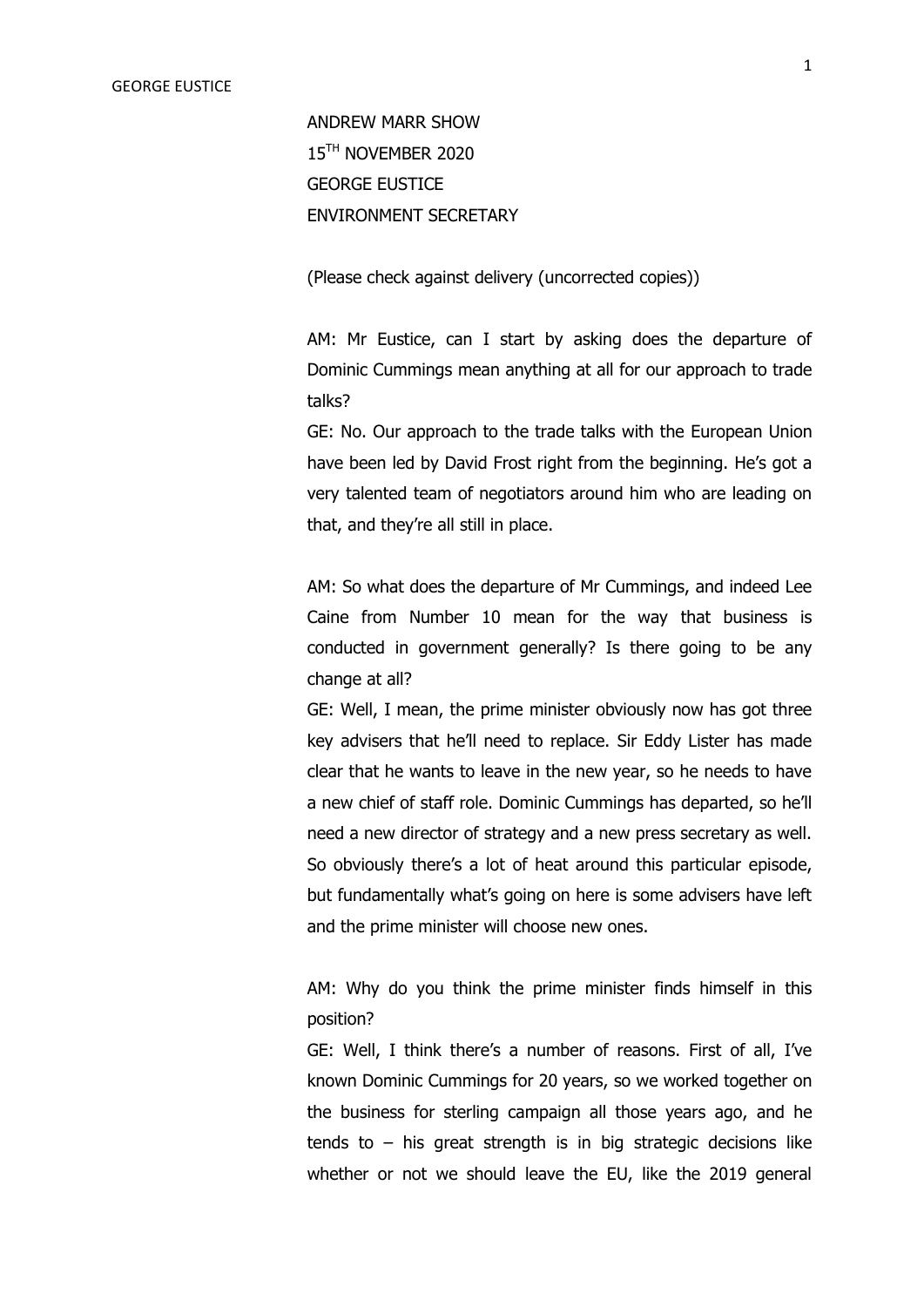election. He's got many talents in terms of marshalling campaigns in these areas. That's his great strength. But look, as a year into the government, when we've got the pandemic to deal with and that's been taking up a lot of time and energy, it's obviously right for the prime minister, should he want to, to refresh the team and change the balance.

AM: You mentioned Brexit just now. If we don't get a free trade agreement with the EU, then British car manufacturers are going to face 10 per cent tariffs. What is the government's modelling of the effect of that on the car industry in terms of lost income and lost jobs?

GE: Well, there would be some impact from tariffs, but often it's quite modest. I don't know, I haven't seen the modelling on automative, but we have done modelling for this on food prices, for instance.

AM: I'll come onto food in a minute, but the Society of Motor Manufacturers says it would cost the industry £47 billion over five years. That is four track and trace systems, to put it in simple terms. That's a huge amount of money. Is that modest? GE: Well, I think the point that I'd make is tariffs on industrial goods tend to be quite low.

AM: 10 per cent is huge for car makers.

GE: Well, we do want to get a free trade agreement with the European Union, and an agreement could be done. We're not asking for anything remarkable, we're asking for an agreement akin to one that they have with Canada, we're asking for something that's got a precedent.

AM: And if you don't get it does the government know how many jobs in the car industry are going to go?

GE: Well, I think actually the car industry would adapt to this. They would change their supply chain. Some of the manufacturing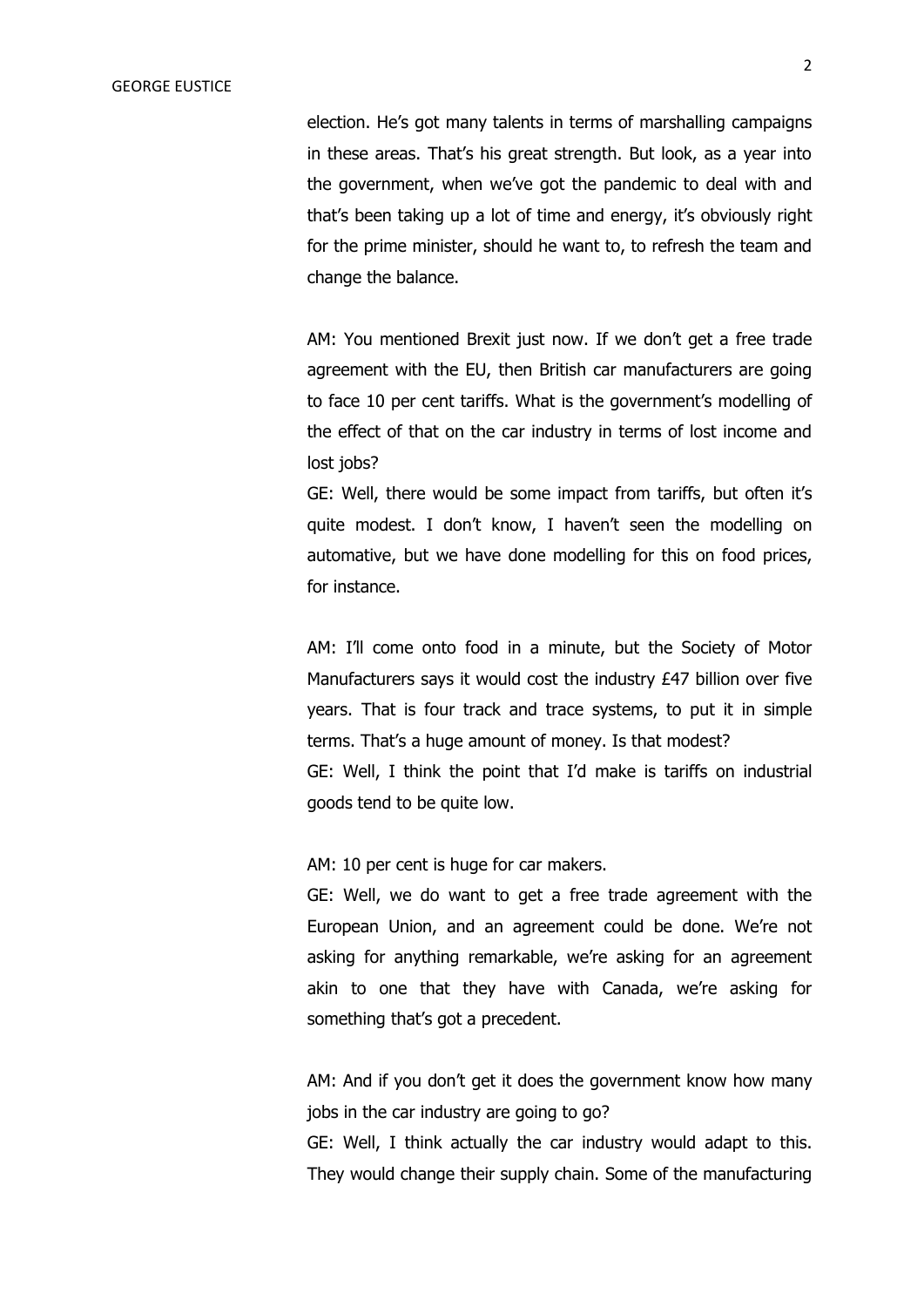that currently happens in the EU would obviously move to happen in the UK to support the supply chain in the automotive sector we have here.

A: So Mike Hawes, who's chief executive of the Society of Motor Manufacturers and Traders says: 'a deal that failed to achieve zero tariff and zero quota trade would be the equivalent to no deal at all, devastating jobs and slamming the brakes on the UK's ambition to be a world leading manufacturer.'

GE: Well, it would be  $-$  it's correct that if we leave without a further negotiated settlement, then yes, we can expect tariffs on goods. But it's not the same as saying there'll be no deal at all, because of course we've already got the withdrawal agreement, the deals for some of the trickiest issues around Northern Ireland –

AM: We're talking about a trade deal here, obviously. Now, you mentioned food and your own area, which is agriculture, dairy farmers would face, if we don't have a deal with the EU, a 35 per cent tariff. What's your estimate of the effect of that on dairy farmers across Britain?

GE: We don't think there'll be an effect on dairy farmers.

AM: 35 per cent tariff?

GE: Because we'll be applying tariffs as well on imported EU goods. And we import a lot of dairy products currently predominantly from Denmark, some from Ireland as well and some from France. You know, what would happen –

AM: You mean we'd stop buying theirs and they'd stop buying ours?

GE: Yes, in a non-negotiated outcome what would happen is companies like Arla, which is a big Danish company and sells brands like Lurpak in the UK that are manufactured in Denmark, they would have to relocate that production to the UK.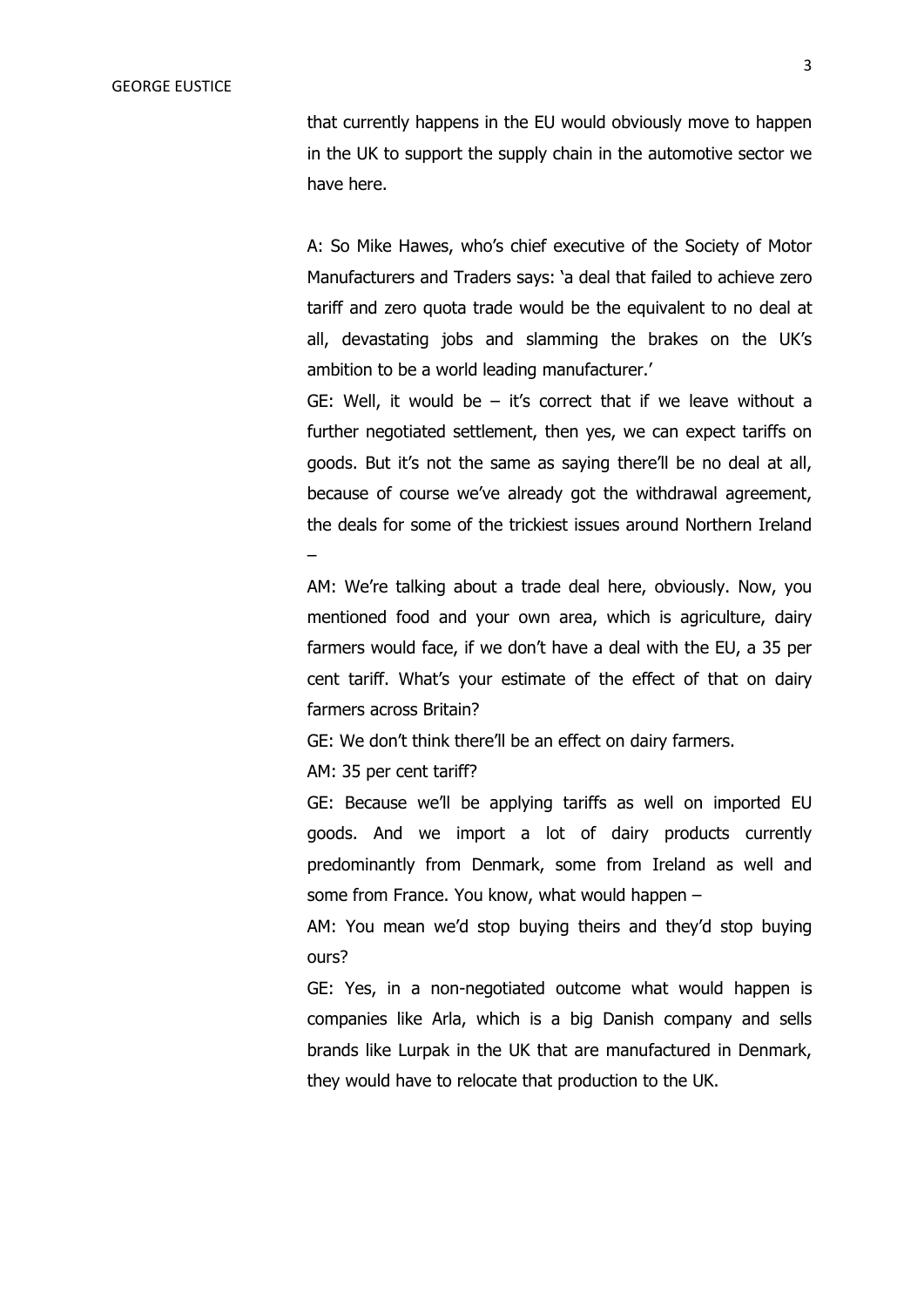AM: Nick Whelan, who's chief executive of Dale Farm, which you'll know. a very, very large dairy producer, says: 'the tariffs on their own will wipe out total profitability in the industry.'

GE: No, I don't accept that. We've done some work on tariffs and the impact is  $-$ 

AM: The guy in charge of the farms.

GE: Well, I don't know whether he's talking about his production outside of the UK or not. And the reality is that if you look at agricultural sectors there is one sector in particular that would be affected, and that's the sheep sector, because we are a significant net exporter of lamb, and so we'd –

AM: 48 per cent, the highest –

GE: That's right, so it does affect sheep. But on every other sector we are basically a net importer. Barley's the only other one we're a net exporter. And on those sectors where we are a net importer it is obviously open to us to apply tariffs and we will on some of those imported goods to ensure that we make space in our market for British producers.

AM: Let's not move away from sheep in that case. Sarah Hendry, who's Director General of the Country Land and Business Association says, if the EU imposes these tariffs you've been talking about, 'many farmers will no longer have customers for their produce and their businesses could easily collapse. Lamb is one of the most obvious sectors to be hit.' 90 per cent of our sheep exports go to the EU. Lamb farmers across the UK are going to be devastated if you don't do a deal next week.

GE: No, that's not correct. Because it's also the case that the UK is by far and away the largest producer of lamb in the EU. Some 35 per cent of it.

AM: But if we won't sell it.

GE: We will sell it. But with increased prices in the EU. You have to accept that tariffs do also have an impact on prices. The price of lamb would rise in the EU. That would also mean that demand in the EU for lamb would go down and there would be a fall in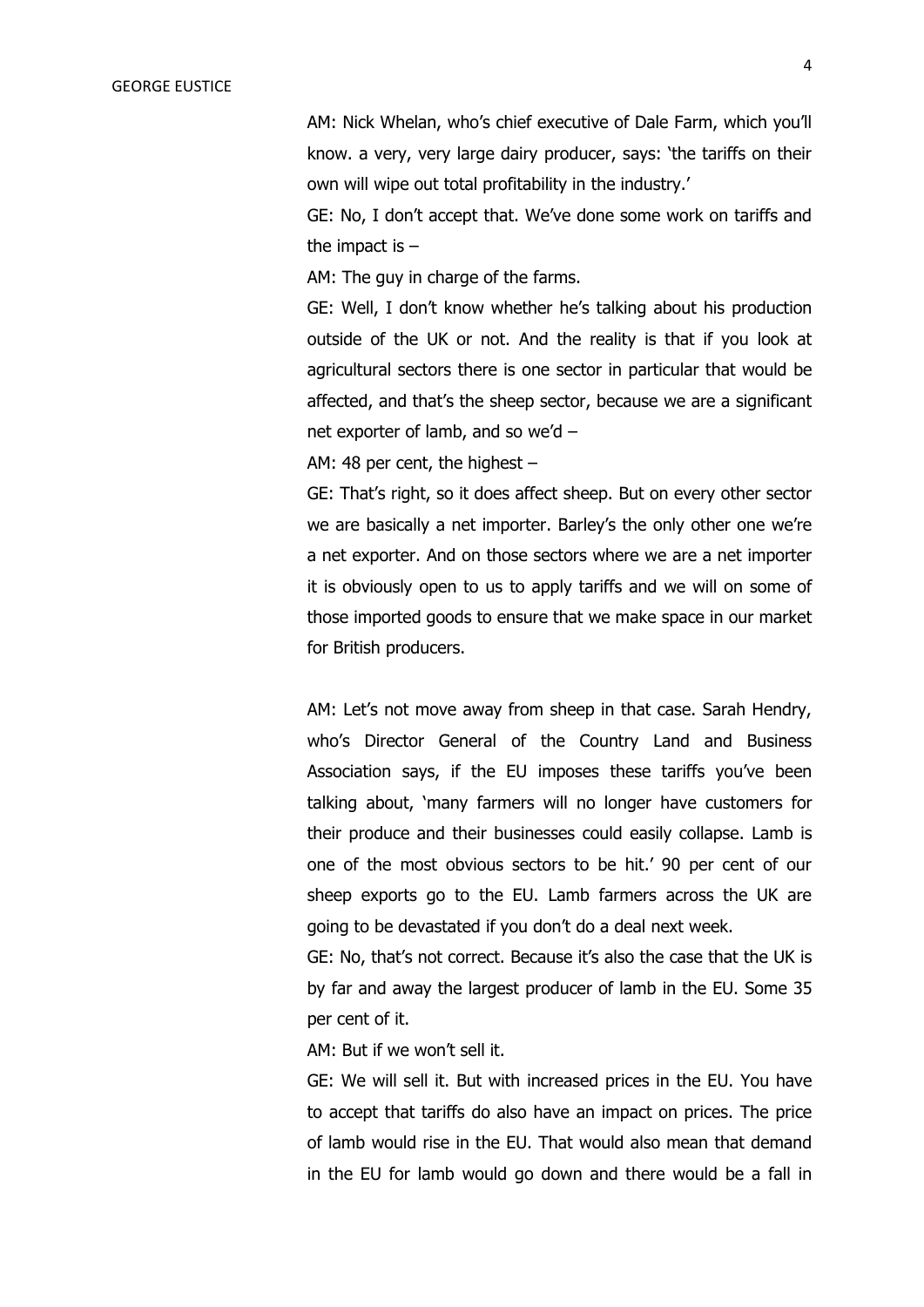prices here in the UK in the short term. But also if we're not importing as much beef from Ireland, then those mixed beef and sheep enterprises would be able diversify into beef.

AM: Back in September last year Michael Gove said that the Treasury would make money available to help companies having special problems as a result of the transition out of the EU. Is that still the case?

GE: Well, we will be looking at that, obviously, but there's a lot of calls at the moment on the Treasury, with the pandemic.

AM: But not necessarily..

GE: Well, we all understand that there is less money around because a huge amount of effort has already gone into these areas. But we will be doing absolutely everything we can to help those sectors. And in the case of sheep the big peak export months are actually September and October, so we would have a period of leeway for at least six months before the impacts would be felt.

AM: You are a long term and passionate Brexiteer, but we just step back for a second and think about where we are in this country at the moment, with the covid crisis and the huge public spending and so forth. Caroline Fairbairn of the CBI made an interesting speech last week in which she said, 'it would be unconscionable to unleash a no-deal Brexit on the countries of Europe, the UK and the European Union, as we are facing this vicious second wave. And I've always felt and argued that a good deal was an economic necessity. I now think it's a moral necessity as well. I urge everyone who's involved in these negotiations now get a deal, we need it desperately.' Has the government heard her?

GE: The government's calling for the same. The prime minister last week said that we really needed to re-energise and the EU really needed to focus and refresh their mandate in these final weeks, because, yes, on many areas progress has been made and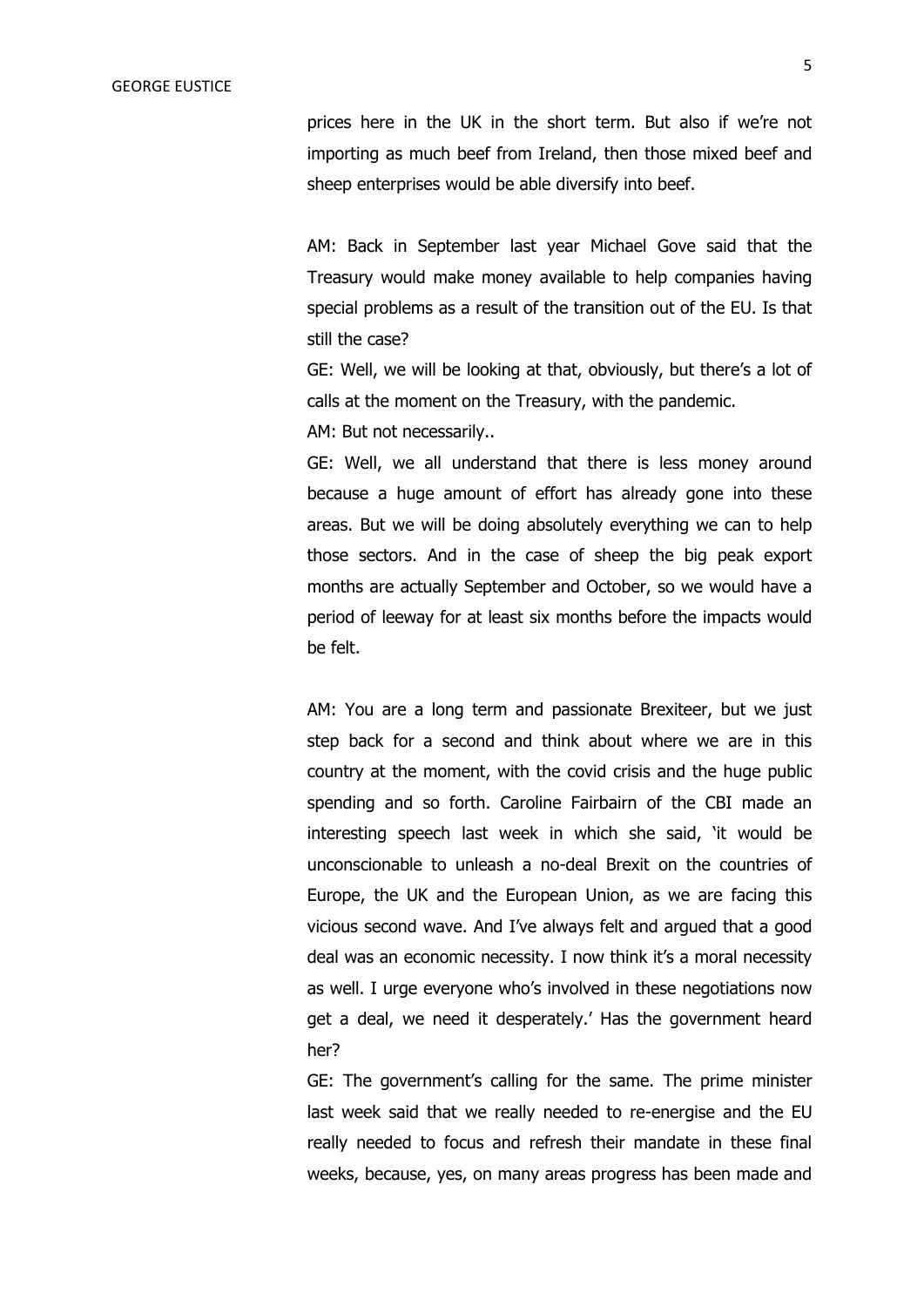agreements exist, and a lot of text has been drafted. There are these sticking points around, for instance, fisheries, around state aid rules. They can be resolved. We're not asking for anything miraculous. We're really asking for what other countries like Norway and Canada already have. And so it should be possible to reach that agreement.

AM: But in terms of that agreement, what we can do as the UK, the Irish deputy prime minister has said this morning that if we don't drop the Internal Market Bill there will be no deal. Do you accept that's reality?

GE: No, he also said that if there is a deal the concerns over the UK Internal Market Bill would fall away, and I think that's correct. The measures we took in the UK Internal Market Bill were really a safeguard to give effect to some of the force majeure clauses in the withdrawal agreement, should the joint committee process not come up with a result.

AM: We've talked about the consequences of there not being a deal. If you announce as a government now that we're going to drop the Internal Market Bill there could be a deal much more easily. Do you accept that?

GE: No, I don't accept that. Because the sticking points from the EU's point of view –

AM: That's what the EU says.

GE: No, that's not what they're saying. What the EU's saying is that they would like us to abide by their state aid regime and they'd like to enjoy all the access they currently have to our fishing waters. That's what's the sticking point in the negotiation. The UK Internal Market Bill really is a secondary issue. And that's realy just about ensuring we've got legal clarity in the event that there isn't an agreement.

AM: That isn't what they think, but I accept – GE: Well, I don't think they've said that they would accept –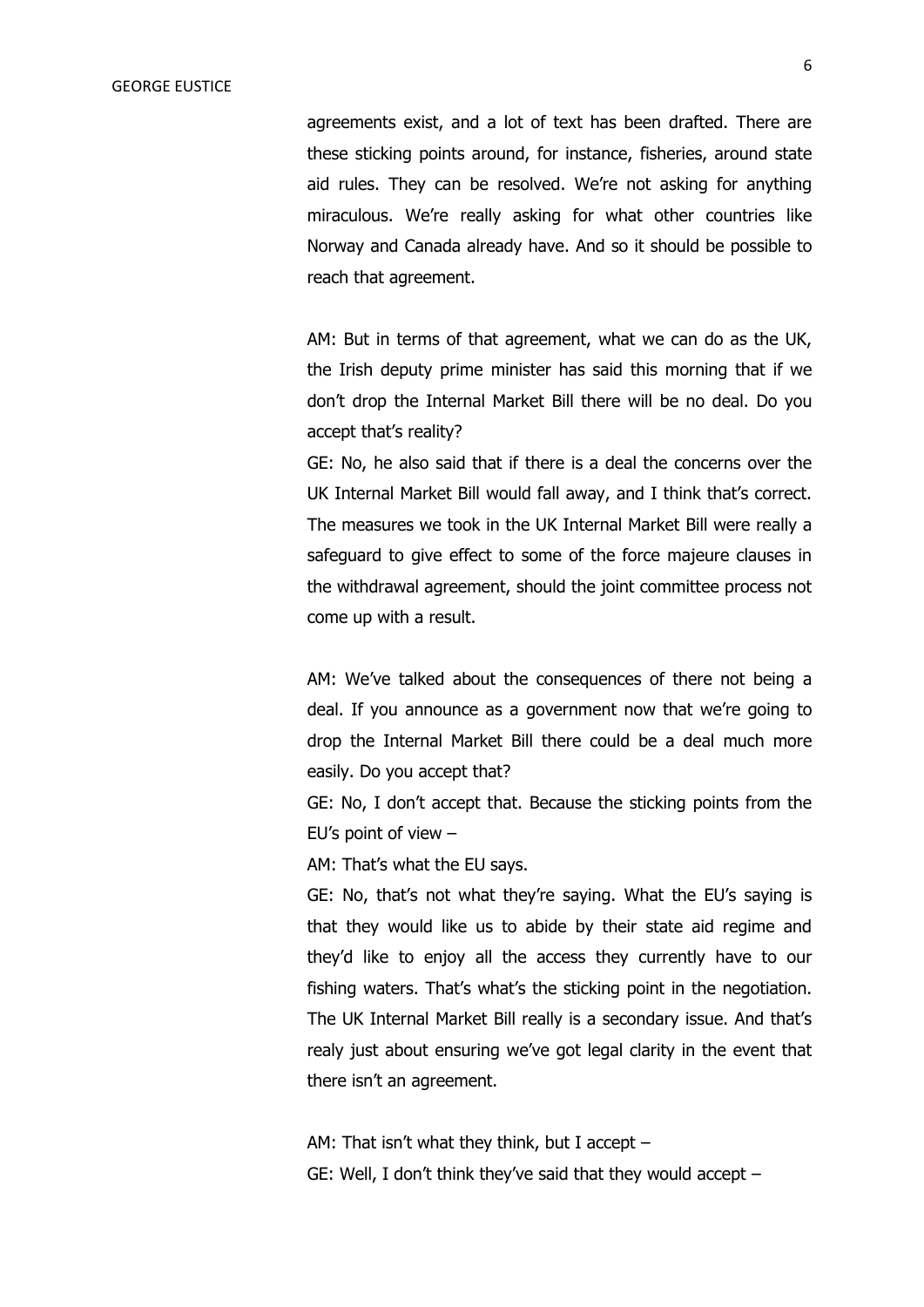AM: They've said they won't do a deal if the Internal Market Bill is not dropped.

GE: That's very different to saying they will do a deal if we dropped it. They're not saying that.

AM: Let's turn to Northern Ireland. Will consumers in Northern Ireland have the same range of foods that they do now after the first of January?

GE: Yes, because we're working through the joint committee process to ensure that supermarkets, and Tesco is the largest, but many other supermarkets also have operations in Northern Ireland, will be able to ensure there's a flow of goods to those stores.

AM: Because they don't think that's the case at the moment. I mean, the number one guy in Sainsbury said that, 'if we don't get greater clarity in the Northern Ireland situation we will see a restriction on the ranges of products we can sell.' He says, 'this is not one or two products in stores, I'm talking about, it's a substantial number of products, and quite key everyday products.' There's a real worry in Northern Ireland that as a result of these talks there is not going to be the same range of goods coming in. GE: Yes, well there's two particular issues. One is that technically speaking supermarkets should have export health certificates to accompany their loads, and because they're complex, composite loads, that's a big administrative burden. So we've actually tabled some very detailed proposals through the joint committee process to resolve that so that export health certificates would not be needed on those composite loads, and that's going through that process now.

AM: Just to be clear, if you don't get that and these great big articulated lorries travelling to Northern Ireland with Sainsburys or Asda written down one side, they may have 4,000 different kinds of goods inside, and the health certificates cost between 50 and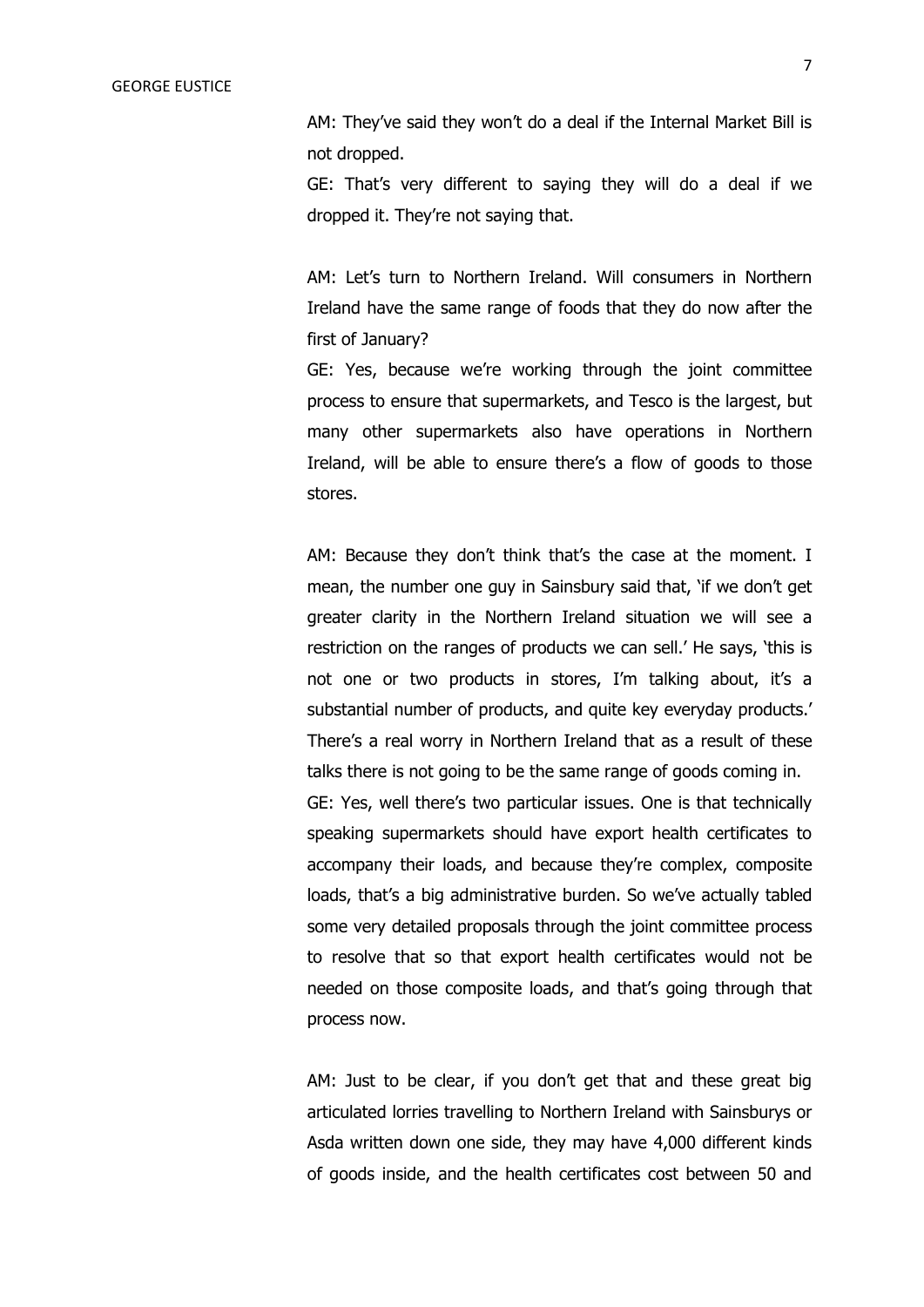200 pounds, depending on what they are, and each one needs one. So it's a massive, massive burden for the supermarkets. They're worried, the politicians in Northern Ireland are extremely worried, are you definitely – can you promise now that you're going to resolve this by the first of January?

GE: Yes. And the government will always obviously prioritise the flow of goods, and in particular the flow of food to Northern Ireland at the end of the transition period. As any responsible government would do.

AM: Physical checks aren't ready, and according to people in Northern Ireland they're not going to be ready either.

GE: Well, there will be, you know, a phasing-in period at the start of this. Work is under way to put in place the checks that are needed, particularly at Belfast. They've got some infrastructure – AM: Are we talking to the EU about a phasing-in period? Of a few months or whatever?

GE: Yes. There's a joint committee discussion that is taking place that is trying to resolve all of these, you know, quite narrow technical issues often. But certainly it can be achieved.

AM: Now, just briefly, I don't know if you heard Mr Sahin, the great vaccine developer, talking on the programme earlier on, but he said if we're going to get back to normality by this time next year there has to be a mass vaccination programme for absolutely everybody next year, running up through the summer and the autumn. Is the government going to be able to deliver that? GE: The government's worked very hard on that, yes. And we have been very involved in some of these vaccine projects. We've got a commitment to have 40 million doses from the Pfizer vaccine. There's an AstraZeneca one that's not far behind, and several others.

AM: So the answer is yes. Alright.